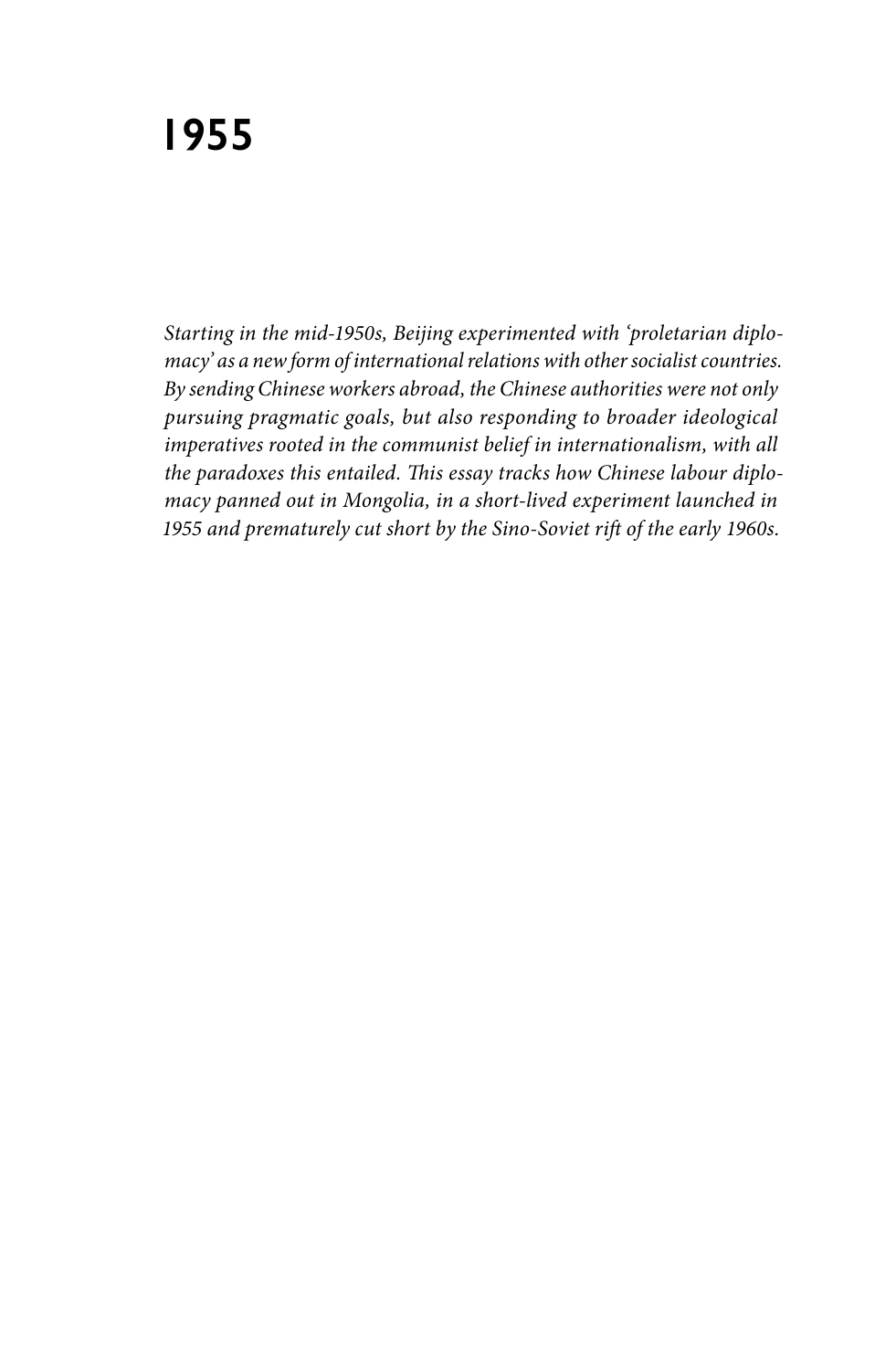# **The Short-Lived Eternity of Friendship: Chinese Workers in Socialist Mongolia (1955–1964)**

Christian SORACE and Ruiyi ZHU



Opening ceremony of the China–Mongolia–Russia railway in January 1956. The locomotive carries the portraits of Nikolai Bulganin, Yumjaagiin Tsedenbal, and Mao Zedong. Source: Ch. Dashdavaa and Ch. Bold. 2015. *Jou En'lai ba Mongol oron* [*Zhou Enlai and Mongolia*]. Ulaanbaatar: Selenge Press, 52.

> Long Live the Eternal Friendship between the Mongolian and Chinese People!

> > 蒙中人民的永久友谊万岁!

I<br>I<br>I n early May 1955, Chinese workers departed on a three-year extendable contract to 'assist' (支援) in the socialist construction of their fraternal neighbour, the Mongolian People's Republic (MPR, 1924–92). A few months later, on 24 September 1956, Mao Zedong explained to a visiting Mongolian delegation: 'Our ancestors exploited you for three hundred years, oppressed you, they ran up quite a debt; therefore, today we want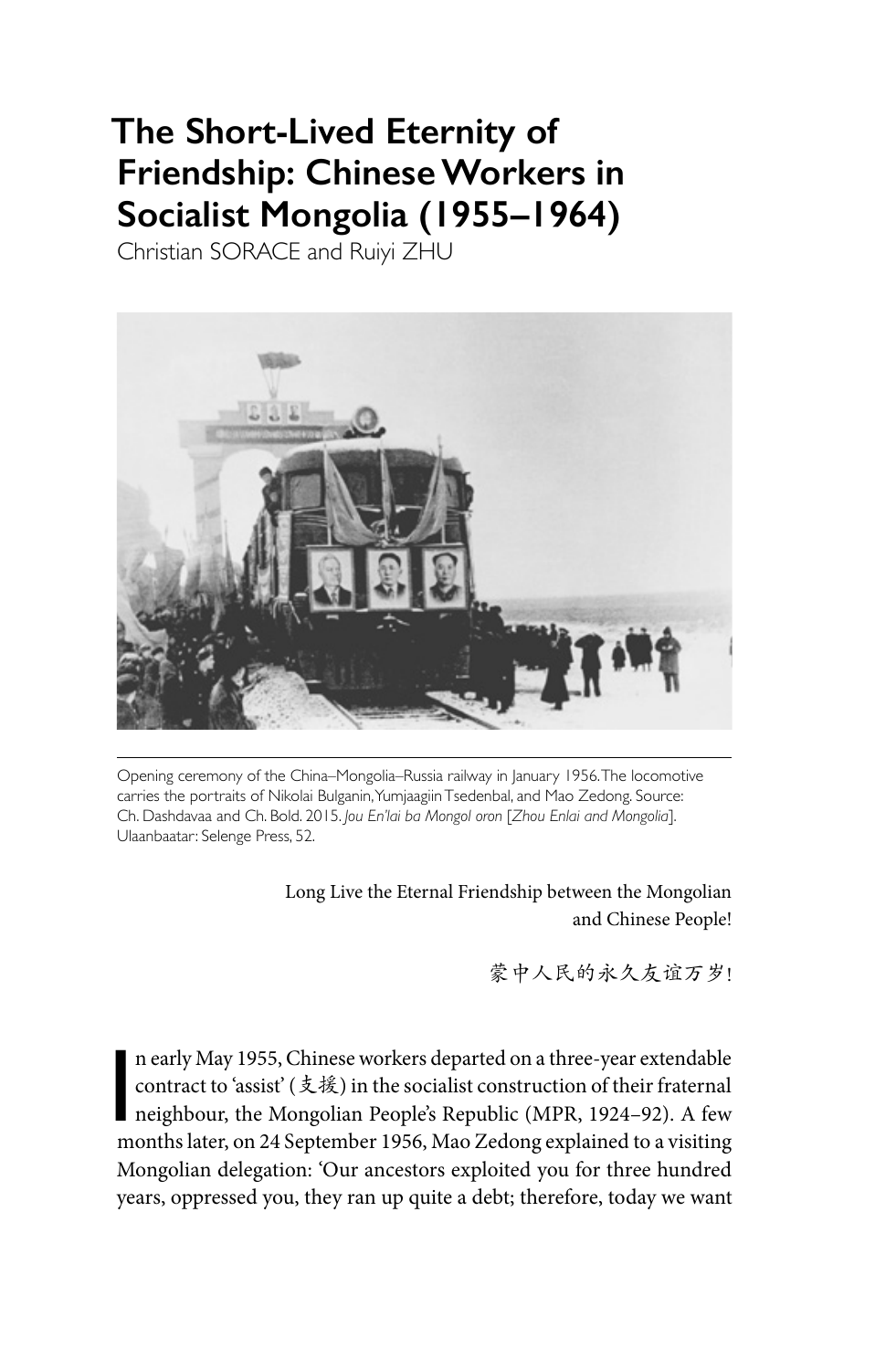to repay these debts.'1 In the same speech, however, Mao also referred to China's aid to Mongolia as a model for the attitude of his own government towards China's national minorities, sowing doubt about how he conceptualised Mongolia's status and relationship with China.2 Despite these misgivings, which permanently haunted Sino-Mongolian relations, labour assistance was celebrated as an expression of 'internationalist spirit' (国际主义精神)3 and 'eternal friendship' (永久友谊).4

This eternity was short-lived, however, as Mongolia stood on the Soviet side of the Sino-Soviet rift that engulfed the international communist movement in 1962.<sup>5</sup> Although the Sino-Soviet split is an undeniable cause of the breakdown of Sino-Mongolian relations at the state level, in this essay, we look beneath the surface of international diplomacy to the lived experiences and realities of workers. Chinese workers were expected to do more than labour; they were to become models of socialist friendship that transcended national identities and overcame attitudes of 'big-power chauvinism' (大国主义). Chinese workers were expected to feel at home in Mongolia while remaining *Chinese* workers—a configuration that would later prove untenable. Instead, friendship between Chinese and Mongolian workers ran into mundane obstacles, such as language barriers, cultural misunderstandings, and less than desirable living and working conditions. Diplomatic disputes inflamed and instrumentalised these underlying tensions but were not the origins of them.

In this essay, we first establish the framework of big-power chauvinism, which the friendship intended to overcome. Next, we examine the lived realities of Chinese workers that hindered the realisation of international proletarian solidarity, and eventually culminated in a series of strikes, between 1961 and 1963. By 1964, when the agreement was suspended and most Chinese workers were repatriated,<sup>6</sup> the project of socialist friendship was already a failed experiment.

#### Between Internationalism and Chauvinism

Communist internationalism requires the abolition of borders. As Karl Marx and Friedrich Engels argued in *The Communist Manifesto*, under capitalism, the proletariat is 'stripped of every trace of national character'; therefore, under communist leadership, in their own countries, the working class would struggle for 'the common interests of the entire proletariat, independent of all nationality'.7 The problem with this rosy view has been that workers tend to identify as national subjects and not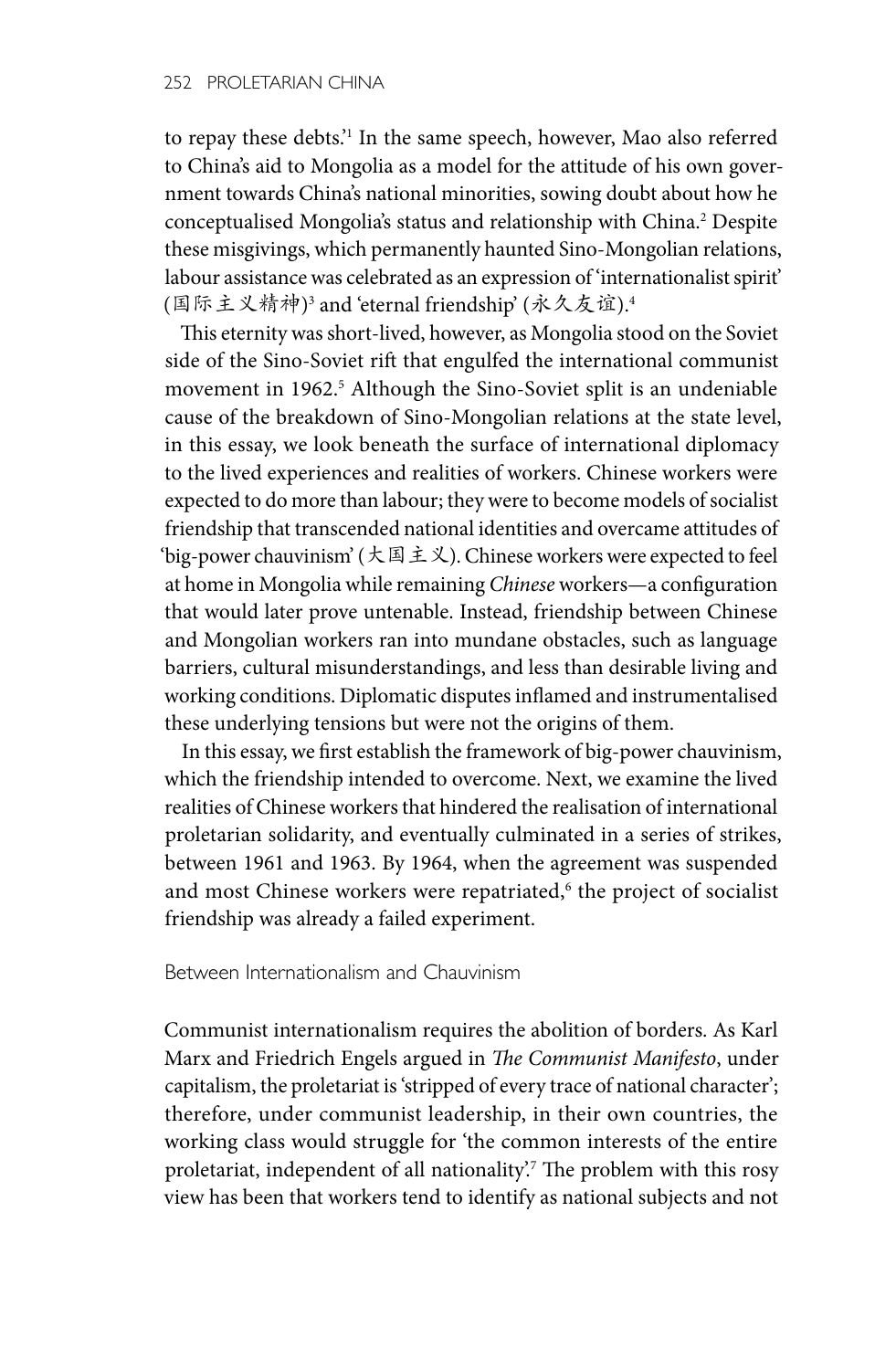1955 / 253

international proletarians. Because of the geographic confinement of the October Revolution, the principle of internationalism had to work with a complicated diplomatic patchwork of national identities. In his final years, Lenin realised that proletarian internationalism was also being undermined by Stalin's policies, which risked reinforcing deeply ingrained attitudes of Russian big-power chauvinism and the alienation of different nationalities historically oppressed by Tsarist Russia and were antithetical to the promise of anti-imperialism. As a result, Lenin declared 'war to the death on dominant-nation chauvinism'8 and espoused a policy of national autonomy according to which, as historian Moshe Lewin puts it, 'in order to make amends for the wrongs committed against the small nations, the big nation must accept an inequality unfavourable to itself.<sup>9</sup> According to dialectical logic, the path to internationalism could only be achieved by resisting big-power chauvinism and respecting the autonomy and independence of smaller nations.

The dialectical tension between proletarian emancipation and national liberation was rendered in the paradoxical status of borders. As the border between China and Mongolia was being demarcated in 1963, the General Secretary of the MPR, Yumjaagiin Tsedenbal, and Chinese Ambassador to Mongolia, Zhang Canming, had the following exchange:

Tsedenbal: Now they are putting up these border markers. In the future, during the communist period, borders will not be needed anywhere. They will remain as historic reminiscences for young people to study.

Zhang: This is the law of dialectics. For example, now we have a proletarian dictatorship. Its aim is to annihilate classes. Now we are erecting border markers. Their aim is to annihilate borders in the future.

Tsedenbal: Yes. It has to be like this. Borders are a product of class society. During that period, nation-states separated from each other. Now such borders are also needed. In the future, in the communist period, they will not be needed. In the future there will be no nation-states that close themselves up in a box.<sup>10</sup>

Within a few years, both sides would be militarising their borders in preparation for possible conflict.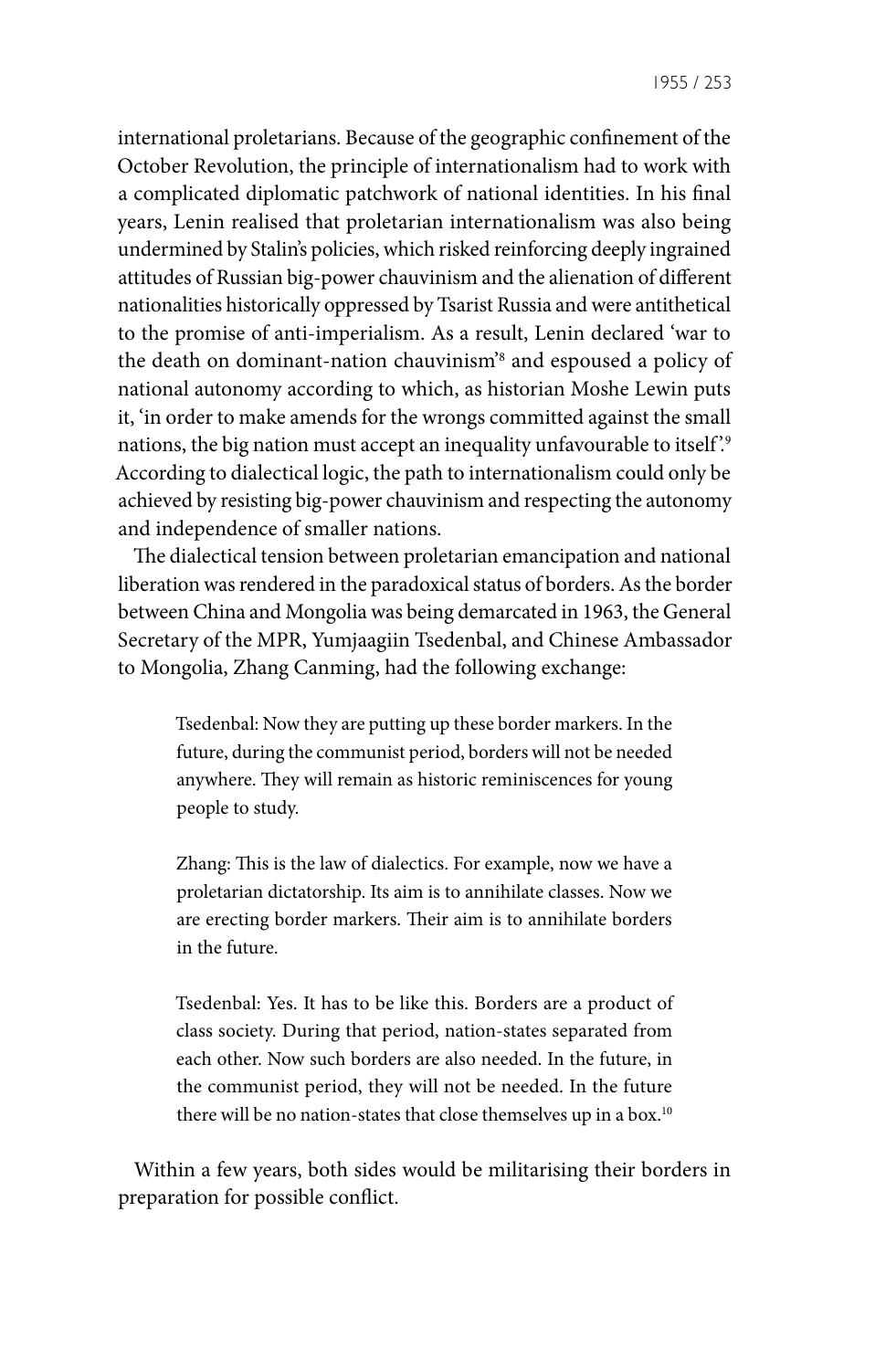In the Sino-Mongolian case, the contradiction between international solidarity and big-power chauvinism was particularly acute for historical reasons. Since Mongolia declared its independence from the Qing Empire in 1911, and obtained Lenin's blessing for national independence in 1921,<sup>11</sup> Mongolian leaders have been wary of China's irredentist ambitions—directly asserted by the Republican government and ambiguously insinuated by the Communist one.12 As the Sino-Soviet relationship deteriorated, Mao's uncharacteristically aggressive remark to a delegation of Japanese communists in 1964 that the Soviet Union had annexed territories, including Mongolia, which historically belonged to China did the opposite of assuaging their fear.<sup>13</sup> According to historian Xiaoyuan Liu, Chinese Communist leaders had difficulty accepting Mongolia's socialist credentials and letting go of the belief that it would return to China by its own volition. As a result, the Sino-Mongolian friendship was internally fractured by a 'contradiction between their nationalist practices and internationalist pronouncements'.<sup>14</sup> As Cold War historian Sergey Radchenko puts it: 'Chinese claims on Mongolia did nothing to strengthen proletarian solidarity between the two parties.'15

Viewed from the perspective of proletarian internationalism, the sending of Chinese workers to Mongolia was intended as a gesture of good faith and friendship (although historian Gu Jikun points out that the origins of the arrangement were actually part of a failed negotiation to repatriate Chinese who were stranded in Mongolia after World War II).16 When seen from the perspective of big-power chauvinism, however, it could appear as a Trojan horse for China's revanchist ambitions, as indicated in Soviet first deputy premier Asastas Mikoyan's confidential warning to Tsedenbal in March 1956: 'In order for you not to end up with a mainly Chinese working class, you should develop your own working class.'17 It is no wonder that Mongolia initially requested China send ethnically Mongolian workers—a request the Chinese side rejected.

There is reason though to trust that the Chinese side ideologically believed in the project of proletarian friendship. In the 1956 speech in which Mao raised the issue of historical debt, he addressed the need to overcome chauvinist attitudes among Chinese workers:

Some Chinese workers have gone to Mongolia. You should carry out propaganda work with them so that they do not commit the error of Great Han nationalist thinking, so that they do not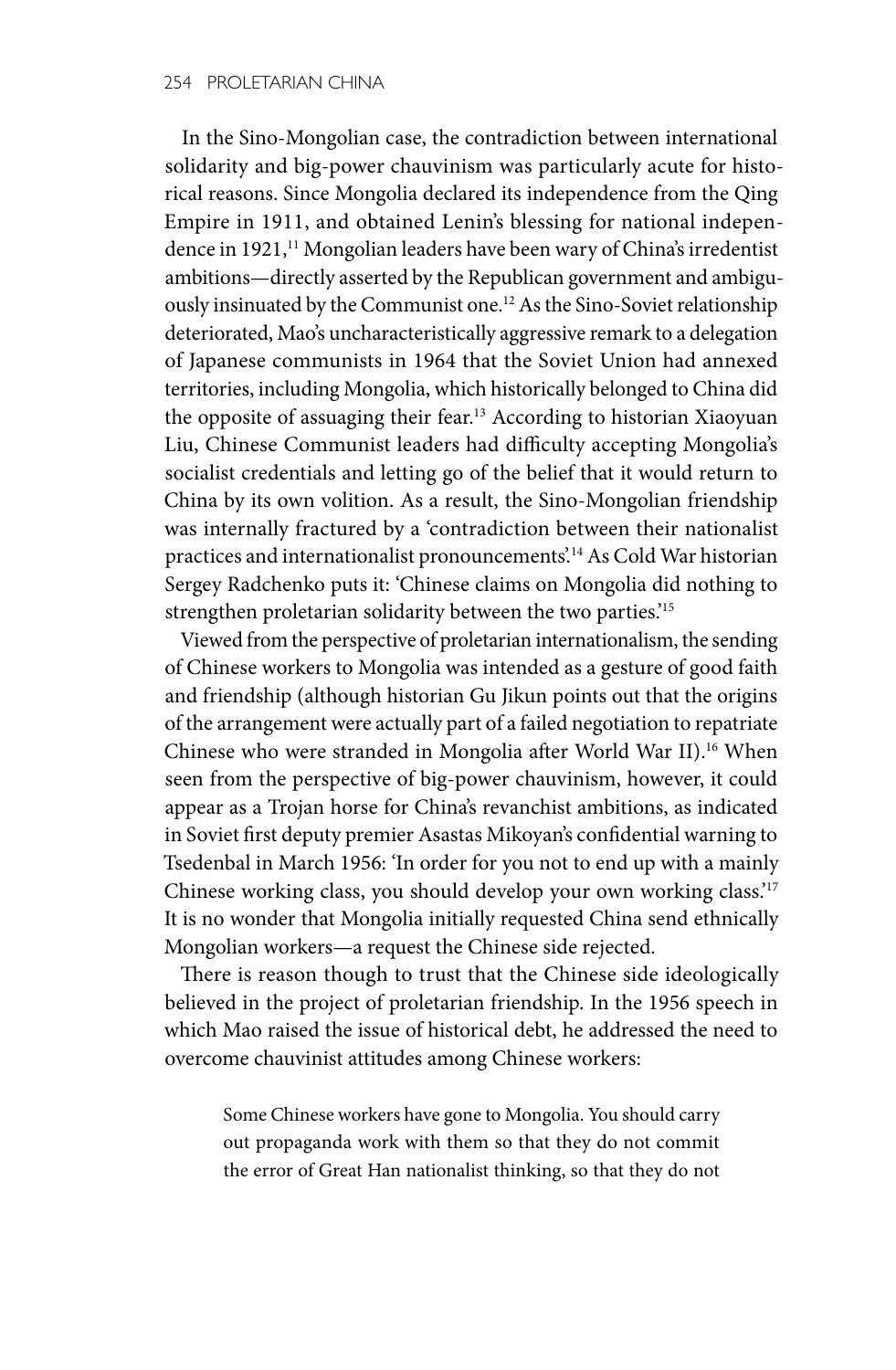ride roughshod over you [*chengwang chengba*]. If the Chinese workers or laborers there commit mistakes, you should make this known to us.18

For the Chinese side, big-power chauvinism was an ideological problem that needed to be remedied through political education. In one of its April 1957 issues, the Chinese-language newspaper based in Mongolia, *Workers' Way* (工人之路), directly raised the question: 'What is big-power chauvinism and why must we oppose it?' (什么是大国主义, 为什么必须反对 它?).19 The article defined chauvinism as a form of international relations in which larger countries 'look down' (卑视) on countries with a smaller population and surface area, and less-developed levels of cultural experience and economic development, resulting in a 'blind sense of superiority' (盲目优越感), which 'lacks the spirit of equality' (缺乏平等的精神) and 'does not respect the independence of other countries'.20 Chinese workers were expected to receive 'equal pay for equal work' (同工同酬),<sup>21</sup> cultivate 'mutual solidarity, mutual respect, and mutual love' (互助团结, 互敬互 爱), and 'criticise big-power chauvinism in thinking and emotions' (批 评某些员工大国主义的思想情绪),22 while adhering to Mongolian law, factory norms, work discipline, and local customs. Conceptualised in this way, proletarian diplomacy was carried out at the level of workers' lives, thoughts, emotions, habits, and interactions.

#### Construction and Deterioration

For nine years (1955–64), China sent an estimated 26,000 Chinese workers and their families to Mongolia to engage in construction, industrial production, mining, agriculture, and numerous other professions. At that time, Mongolia relied on the Chinese workers to supplement its acute labour shortage and help it transition from a pastoral mode of production to build the industrial base of production necessary for 'socialist construction.<sup>23</sup> For Mongolia, the main reason for the labour exchange was its desperate need for workers.

Chinese workers' contribution to the construction of Mongolia is still evident today. In the capital city, Ulaanbaatar, Chinese workers built the Peace Bridge, the Ulaanbaatar Hotel, the State Department Store, numerous downtown apartment complexes, several factories, and an electric generator. That the urban core of Ulaanbaatar was built by the Chinese is an uncomfortable and seldom discussed reality in Mongolia's current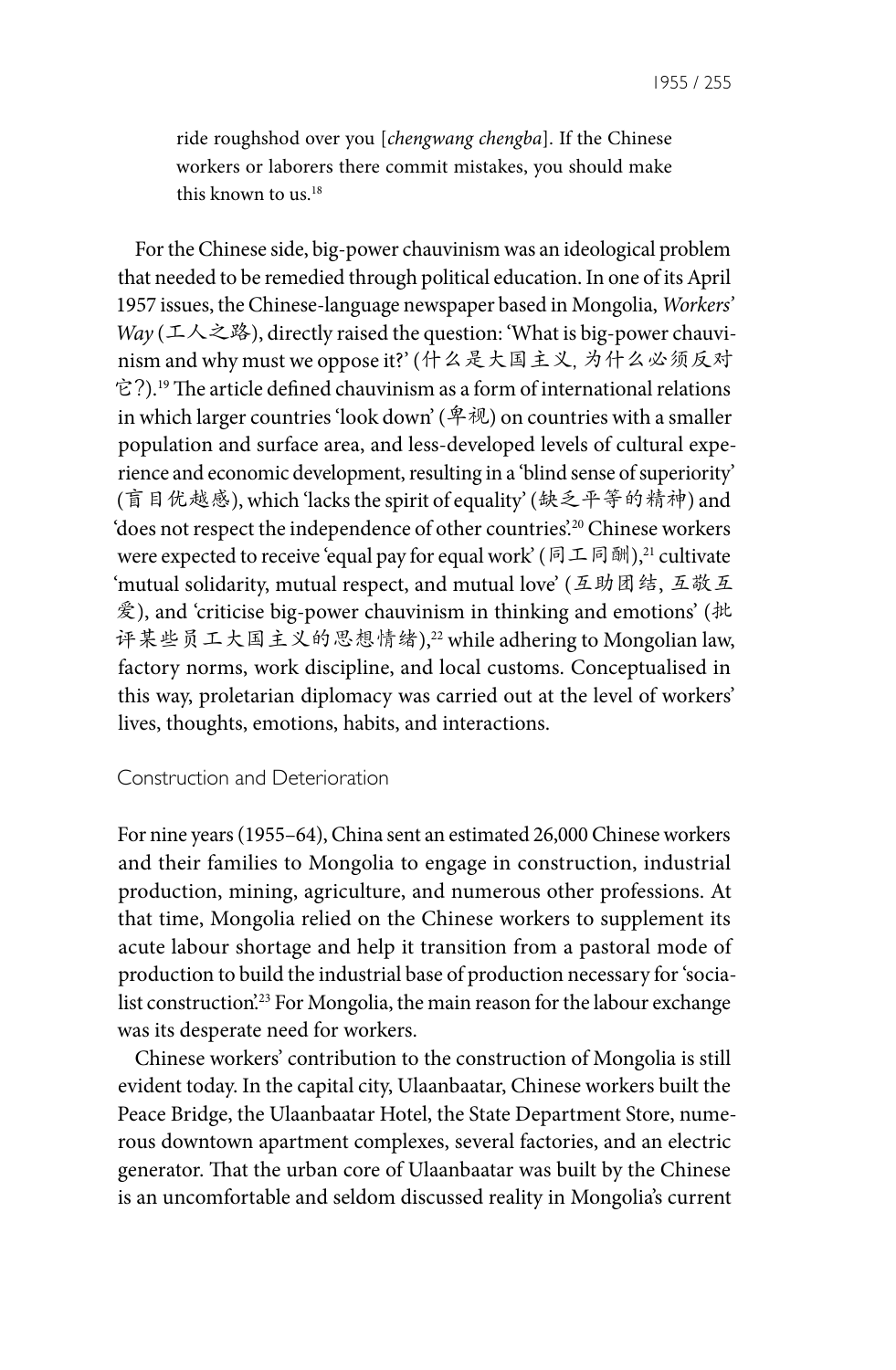atmosphere of Sinophobia.24 In the countryside, Chinese workers were engaged in the construction of cultural facilities, schools, and hospitals, in addition to working on farms and at factories of various kinds.<sup>25</sup>

When the diplomatic relationship started to fray, unsurprisingly, the status of Chinese workers became the subject of diplomatic disagreement. At the end of December 1962, Zhou Enlai and Tsedenbal engaged in a heated—to the extent of nearly coming to blows—exchange over China's relationship with the Soviet Union, the Sino-Indian border dispute, and the Albanian question. Aware of Mongolia's dependence on Chinese labour, Zhou attempted to leverage the issue of Chinese workers to extract diplomatic concessions. Tsedenbal refused this pressure by stating: 'We will not retreat in ideological terms and will not change the correct policy line of our party because of 8,000 workers.'26 As a result of the breakdown in negotiations, Chinese workers were sent home ahead of the termination of their contracts. Their absence did in fact set back Mongolia's development, especially in the construction industry, resulting in campaigns to recruit and train Mongolians to engage in construction work as a civic duty, and utilisation of the labour of Soviet soldiers.<sup>27</sup>

The Mongolian side blamed the collapse of the friendship on the revival of Chinese big-power chauvinism and its willingness to 'destroy the internationalist Communist movement'28 with the Sino-Soviet split looming in the foreground. But as Sergey Radchenko points out, on many issues, the Mongolian side took a *harder line* than the Soviets,<sup>29</sup> which suggests the possibility of deeper historical and political tensions—namely, the Mongolian fear of Chinese encroachment. For instance, on the fortieth anniversary of the MPR, Mongolia's state newspaper, *Ünen Sonin*, accused 'Chinese leaders [of] denying [Mongolia's] non-capitalist path of development, which in essence disregards the Mongolian people's historical experience of struggle.<sup>30</sup> This dismissive attitude was due to the fact that 'Chinese leaders fell into the trap of big-power chauvinism' (中国领导 人陷入大国主义).31

The ambiguous status of Chinese workers in Mongolia is perhaps best illustrated by the disagreement over how to handle the corpses of 89 Chinese workers who died on Mongolian soil due to labour-related accidents or natural causes. The 'Mongolian representative did not accept the Chinese suggestion to ship the remains of dead Chinese workers to Beijing but instead made accommodations to build a public graveyard for Chinese workers on Mongolian soil.<sup>32</sup> Questions about soil, burial, and national identity undermine the putative international identity of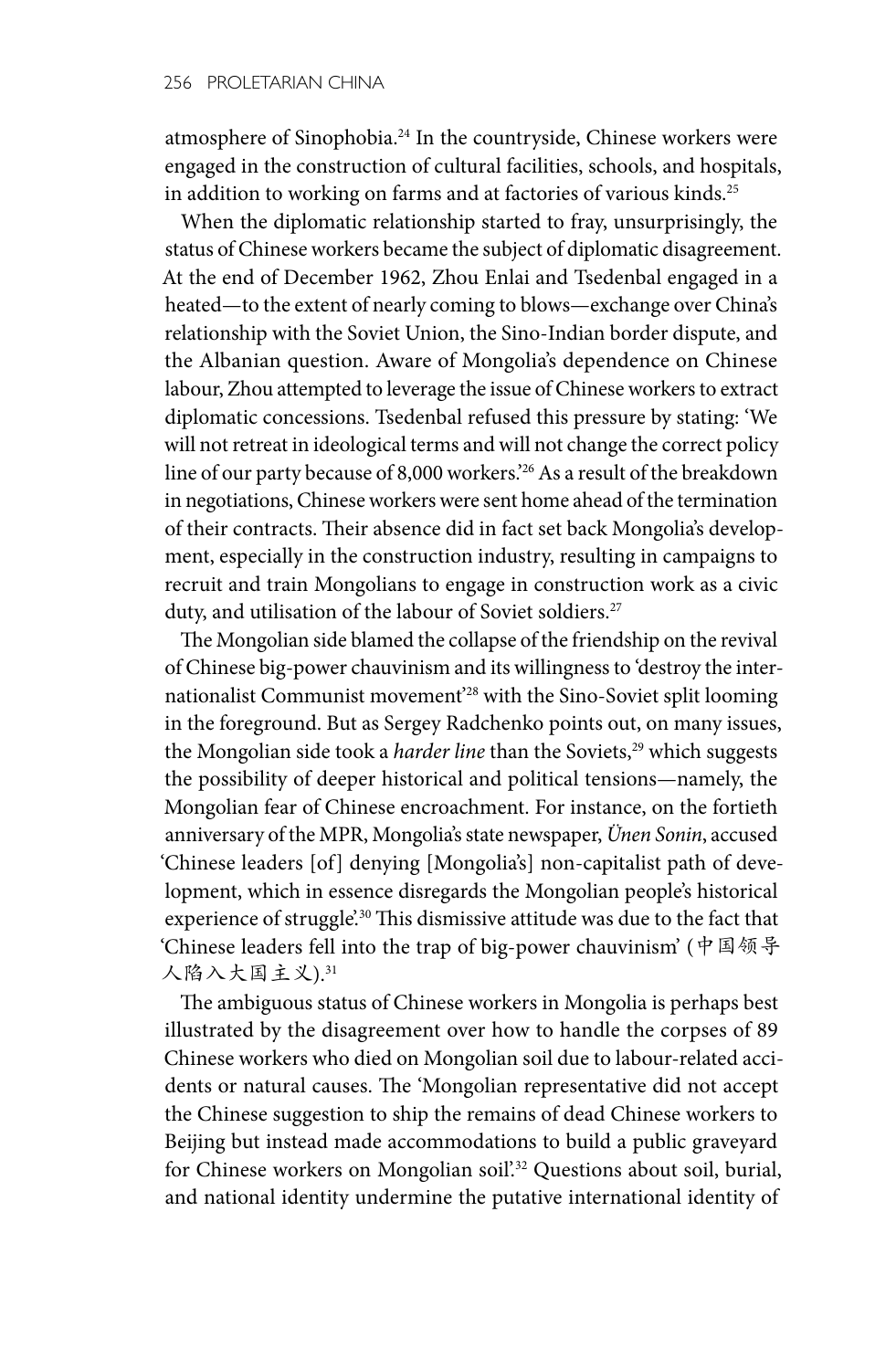1955 / 257

the proletariat.33 As Benedict Anderson famously argued, a 'Tomb of the Unknown Marxist' is absurd to imagine in contrast with the passionate linkages between nationalism, death, memory, and identity.34 Thus, the deaths of Chinese workers in Mongolia were ambiguously framed as a *national sacrifice* on behalf of *proletarian internationalism*. At the Seventh Conference of Chinese Cadres held in 1962, Liu Runshen, an official within the Chinese Embassy in Mongolia, commemorated the 'many comrades [who] shed their blood, lost their health, and even gave their lives for the sake of the socialist construction on behalf of the Mongolian people' and consecrated them as 'labour warriors' (*khödölmöriin baildagch*).35 In 1963, a Chinese newspaper suggested that Mongolia should construct a memorial for the dead workers, comparing their sacrifice to that of martyrs in the Korean War.<sup>36</sup> This did not sit well with the Mongolian comrades, who felt it overshadowed and minimised their own participation.37 Only in recent years have representatives from the Chinese Embassy in Mongolia begun paying annual official visits to the graves of Chinese workers buried in Ulaanbaatar, as a patriotic ritual of tending to one's own dead.

## Rough Conditions

Although Chinese workers were expected to treat Mongolia as their home, they had difficulty adapting to the strenuous living and working conditions. On arrival in May 1955, one month after the signing of the intergovernmental agreement, the first group of Chinese workers were confronted with an acute shortage of material facilities. Zhou Changchun, son of a carpenter from Changchun who arrived in Mongolia with his parents, recalled their first night.38 Dispatched directly from Ulaanbaatar to Nalaikh, around 40 kilometres east of the capital, they discovered neither houses nor yurts prepared for them. Instead, they slept under the moon, in the duvets brought from home, surrounded by their luggage as a makeshift fence, and listened to the gunshots fired by Mongolian guards to ward off wolves.

The second day, they were welcomed by a Mongolian cadre, who outlined the blueprint of a new city they were invited to build on the very ground on which they were standing. Following the convention in their hometown, Changchun, the Chinese workers named the place 'New City Construction Site' (新街工地)—a name that was in use until 1964. Zhou's father, a skilled carpenter, joined his colleagues in building wooden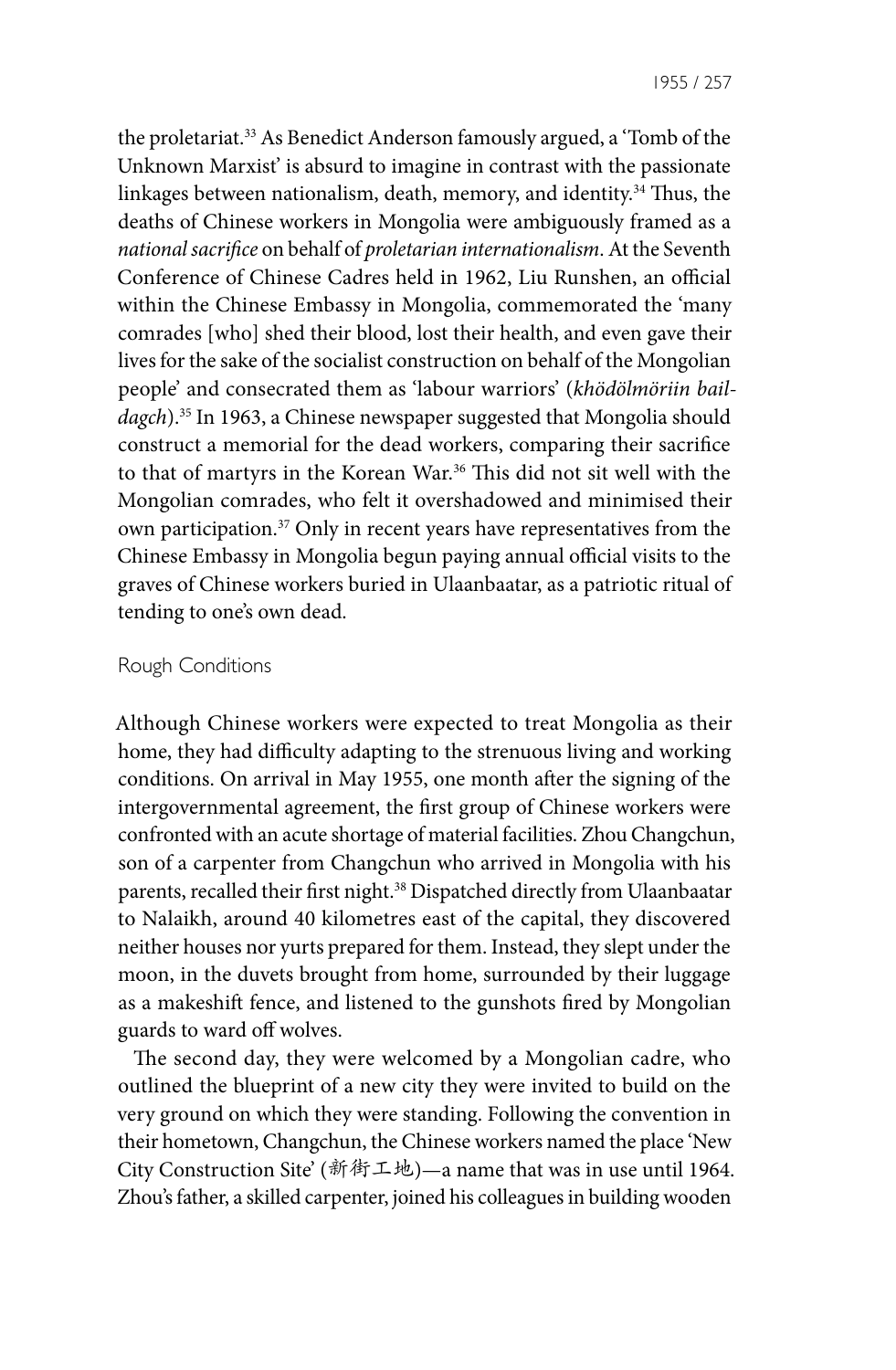houses for temporary use, with the hope of building brick houses before winter. However, they were soon disappointed to learn about the shortage of building materials such as cement and steel in Mongolia, making their plan virtually impossible. Faced with the coming winter, they decided to dig partially subterranean dwellings on a slope. Zhou recalled:

A cave for a family measured three metres in width and four metres in length. The bachelors' dormitories were much more spacious. There was a *kang* [bed-stove] and a cooktop inside. The front of the cave was covered with a wooden door and window frames. The top was secured by logs and felt to be waterproof. They looked like buns from a distance.

The workers and their families lived in the caves for three years before moving into brick homes, with some of them developing rheumatism due to underground water seeping into the caves in spring. Soon, a Mongolian commercial cooperative opened on the construction site, providing a steady supply of flour, oil, salt, beef, mutton, and dairy products. Combined with regular official deliveries of staple and non-staple foods from China, the sustenance of Chinese workers and families was assured.

With the improvement in their material living conditions, social life on the construction site also expanded: an elementary school for the workers' children was started, along with a night school for the workers, many of whom were illiterate. In the Chinese literacy class, the workers were taught to read; if they did not learn, their salaries would be docked for poor performance. Zhou jovially remembered:

My mother enthusiastically volunteered to take the class and earned an elementary school diploma after a few years. But my father, a model worker during the day, often dozed off during class at night and lost a considerable amount of salary as a result.

In addition, workers organised a Peking opera club and a dance group in their spare time. Despite the varied geographic origins of the Chinese workers, they cultivated a strong sense of solidarity and camaraderie through collective work and life in Mongolia.

The material conditions of Chinese workers living in apartments were also spartan and rough. According to an official Mongolian report dated 1 February 1962, Chinese Ambassador to Mongolia Xie Fusheng conducted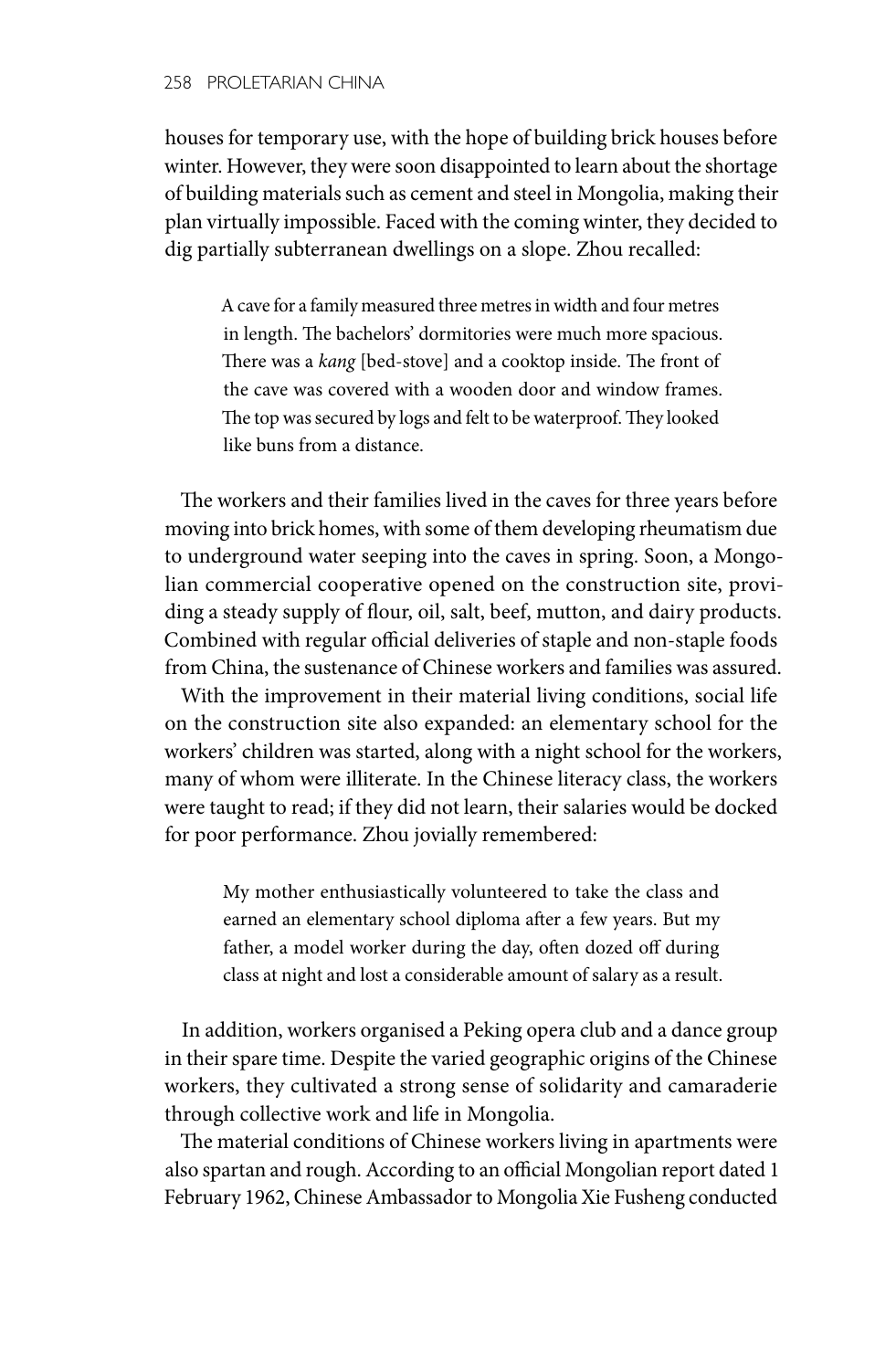an inspection of apartments in Zuun Ail district of Ulaanbaatar, where more than 800 Chinese workers and their families lived. The report found that the 'building's wall was cracked' to such an extent that 'when the ground thaws in the spring, it might collapse<sup>',39</sup> Additionally, 'the steam heating system had deteriorated. In some buildings, there wasn't any heat at all and frost started to appear inside', which was exacerbated by the fact that 'water leaked from the ceilings' in several apartments. The report concluded that 'even Mongolians would not want to endure living in such a building, let alone Chinese' (*ene bairand khyatad baitugai mongol khün ch tesej suumaargüi baina*), who were not used to living in an environment where the temperatures in winter could easily drop to minus forty degrees. To make matters worse, the Mongolian Deputy Minister of Construction, who was supposed to accompany the inspection team, was several hours late—a 'disrespectful situation' noted by the Chinese side. The lateness was not out of character for Mongolian diplomats, who, according to Balázs Szalontai, frequently engaged in 'subtle insubordination' towards their more powerful neighbours; in 1960, for instance, Soviet diplomats lodged a 'formal complaint against their ill-treatment at the hands of various Mongolian cadres', while North Vietnamese diplomats complained about 'recurrent shortages of electricity and water'.<sup>40</sup>



Three Chinese workers on the Sukhbaatar Square, circa 1960. Courtesy of Wang Guangsheng.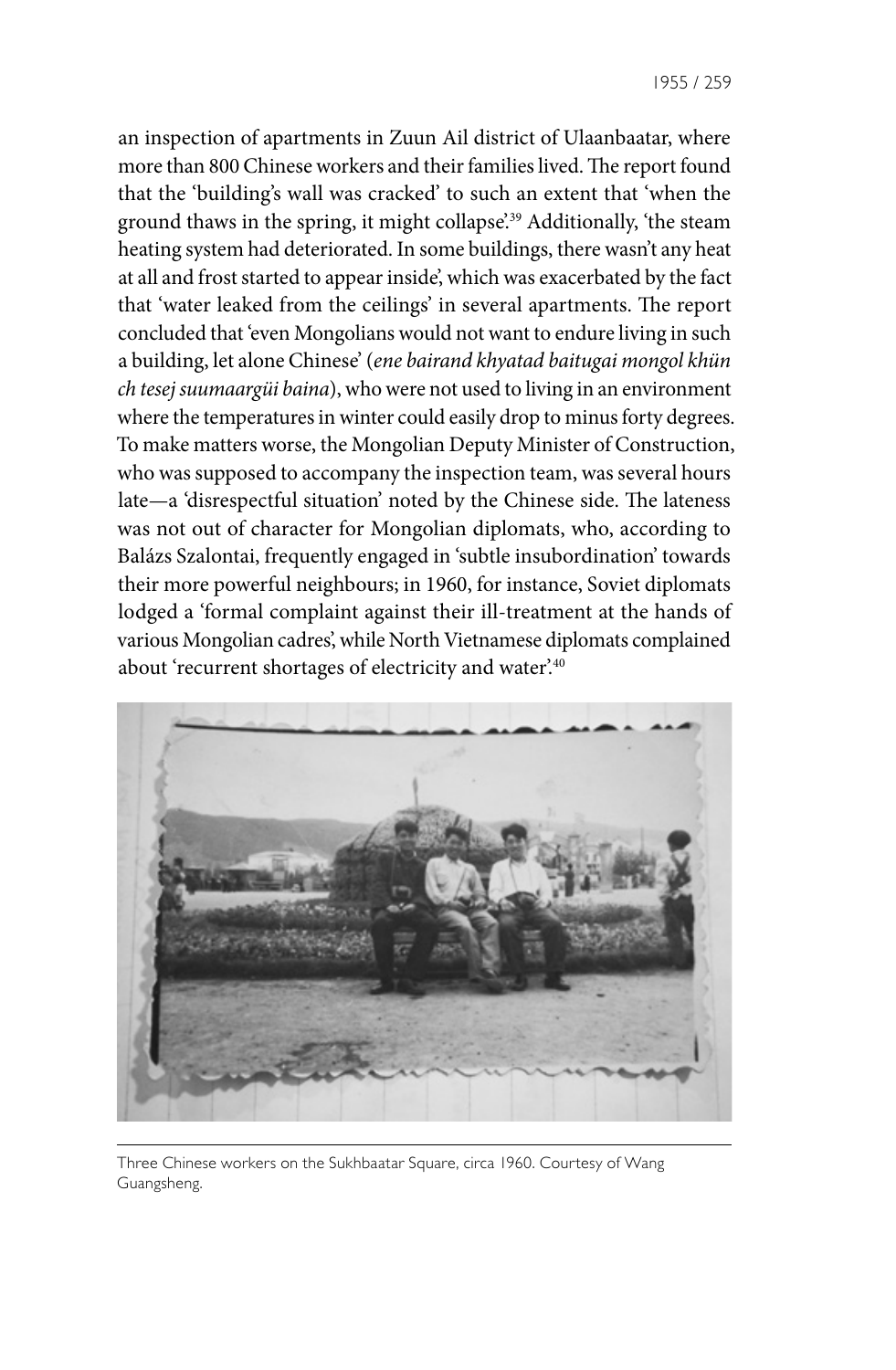The rough living conditions and diplomatic tensions, however, did not eliminate the possibilities for interpersonal amity. Li Zhi'an, who lived in Zuun Ail with his family from Changchun during his childhood, fondly remembered their friendly Mongolian neighbours.<sup>41</sup> As there was no tapwater in Zuun Ail when they first arrived in 1955, they relied on Soviet *gaz* cars to transport water specifically for Chinese workers. A few Mongolian neighbours would ask the Li's family to fetch water on their behalf, to which they gladly agreed. After transferring the water to other containers at home, their Mongolian neighbours would always return the basin full of food and snacks to thank the Chinese family.

#### Remittances

According to the labour agreement, Chinese workers were permitted to remit only 30 percent of their monthly salary and take with them no more than one month's salary when they permanently returned home. In addition to salary remittances, Chinese workers also disputed customs regulations over what they could take with them back to China. Given the conditions of scarcity in Mongolia, the Mongolian side expected Chinese workers to spend the majority of their salary in the country and to either consume or leave behind what they purchased.<sup>42</sup> Since their salaries in Mongolia were much higher than they would have been at home, even though the allowed remittance was a fraction of what they made, it was sufficient for supporting their families in China. Although most workers complied without complaint, disputes did occur, especially as the economic situation worsened in China.

In the context of the early 1960s and China's Great Leap Forward, in which millions perished, the question of remittances and customs took on necropolitical ramifications. According to historian Sang Ye, during the Great Leap Forward, 'Chinese people were sending meat back to China, which worried Mongolian officials about food security'.<sup>43</sup> At the border,

people would cram their suitcases full with things they couldn't get in China at the time. This was a nightmare for the customs officials who eventually made them get down from their rail car, and open up their luggage right there in front of them. The luggage bulged so much, it was difficult to close.<sup>44</sup>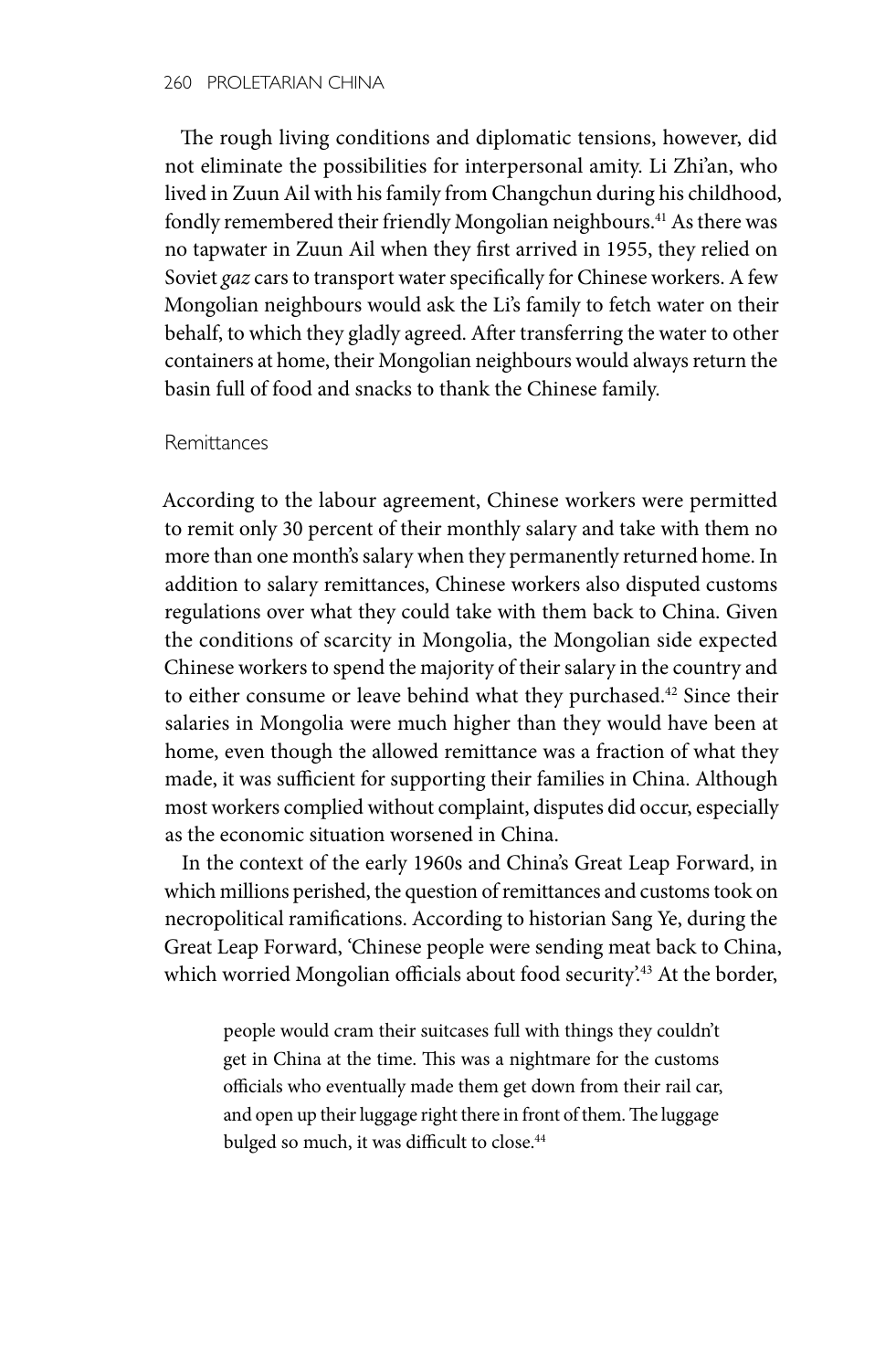From archival materials in the Mongolian Ministry of Foreign Affairs, it is clear that Chinese workers were aware of the horror unfolding at home. One file contains dozens of requests to return to China due to a 'death in the family' or 'severe illness'; Mongolian officials observed, to their consternation, 'a dramatic increase' (*ers nemegdsen*) in the number of such requests. One report notes that, while it was acceptable for Chinese workers to leave before their contracts expired due to emergency situations, the frequency of this kind of occurrence peaked between late 1961 and early 1962.<sup>45</sup> Those workers who used their forty-five-day holiday once every three years to visit home were shocked by the abysmal state of famine, despite the information they had already been given by their family members via correspondence. 'If I had known people were suffering so much, I would have brought more food from Mongolia,' an interviewee who worked as an electrician in Mongolia recalled.<sup>46</sup> While famine caused starvation and deaths at home, in Mongolia, the food supply was reliable and offered items that would have been considered luxuries in China. He felt too ashamed to describe to his family the availability of cosmopolitan products he saw in Ulaanbaatar: Mongolian sausages, Soviet flour, North Korean rice, Vietnamese peanuts, and so forth. Tormented by the stark contrast in food supplies at home and in his host country, he was glad his hard-earned remittance—albeit a fraction of his income—could help his family survive the difficult period.

## Tension Afoot

Despite initially rough conditions of material scarcity, most Chinese workers and their families interviewed for this chapter fondly recalled their lives in Mongolia. Worker diplomacy was beginning to bear fruit. However, the workers on both sides were not immune to the enveloping political context. Mongolian leaders accused the Chinese of politicising ordinary tensions into diplomatic disputes, insinuating that the Chinese Communist Party was behind Chinese worker unrest in Mongolia. A Mongolian report from the end of December 1963 concludes:

But in the last few years, the Chinese side has magnified even small issues using various manners and artificially turned them into political conclusions. They have attempted to prove that the Mongolian government was intentionally organising these debatable problems against Chinese workers. Moreover, it is extremely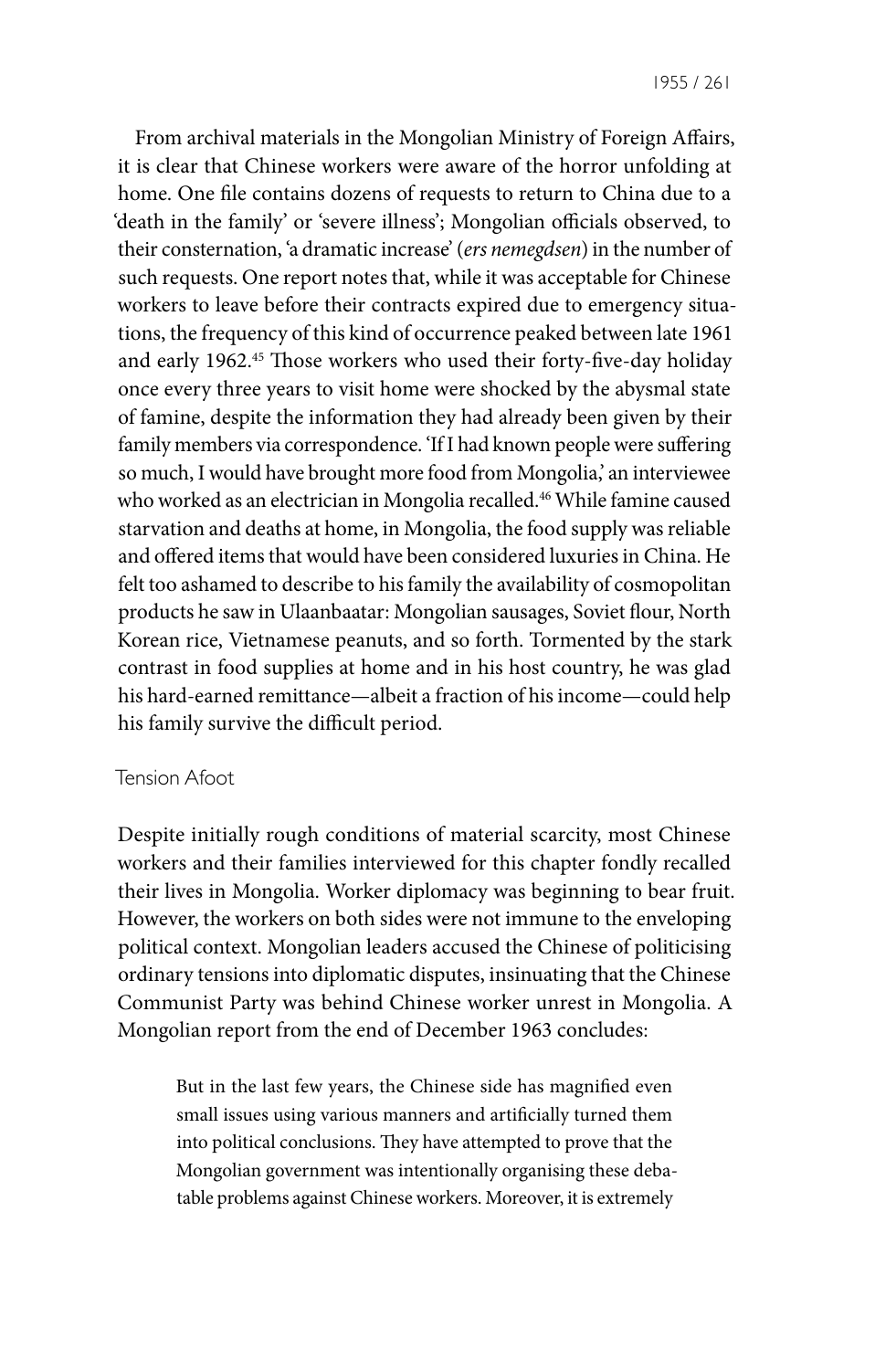regrettable that some Chinese officials and organisations have supported Chinese workers who on their own or in a group are disrespectful, engage in illegal activities, infringe, and slander the internal affairs of border inspection, police, customs, and the factories and economy of the People's Republic of Mongolia.47

From the end of 1961 to the first quarter of 1963, there were twenty-six strikes involving Chinese workers, ranging from seven to 180 participants, the shortest strike lasting a few hours and the longest fourteen days. The 1964 summary report by Mongolian officials expressed regret over the decision to compensate Chinese workers for the days they missed during their first strike, mistakenly believing it was a one-time event.

Although Chinese officials attempted to leverage the strikes during diplomatic negotiations, the reasons for the mobilisations varied and most were work-related disputes about issues such as insufficient wages, workplace accidents due to the inadequate operational safety of equipment, lack of transportation to the worksite, and complaints over basic necessities, such as the absence of cotton or 'wood to heat steamed buns', and shoes that did not fit.48 Chinese workers were also upset over what they perceived as mistreatment and bullying by Mongolian bosses and other workers; on one occasion, forty-three Chinese workers went on strike and demanded to return home after a fellow worker was beaten by a Mongolian. At the Tolgoit Brick Factory, nine workers went on strike for a day because of fears that the Mongolian guard might 'shoot them'.<sup>49</sup>

Chinese workers also went on strike to protect their own interests and protest restrictions on remittances and customs regulations, the importance of which we discussed in the previous section. One strike, which included the occupation of a government office, from 16 to 18 April 1962, successfully petitioned the Mongolian authorities to allow the workers to send 'cotton, milk, and meat through customs without restrictions'.<sup>50</sup> From these cases, it is possible to see that not all mobilisations were politically motivated, despite the Mongolian side's accusation that Chinese workers 'seized the slightest pretext' (*neg ül yalikh shaltgaanyug dalimduuldag*) to organise strikes.<sup>51</sup>

On the other end of the spectrum, several strikes were directly related to thorny issues of political and national identity. In Khövsgöl Province, Chinese workers went on strike demanding that Mao's picture be placed at the same height as that of Mongolia's leader, Tsedenbal. In Arhkhangai Province, on 6 December 1961, wind blew an official Chinese banner to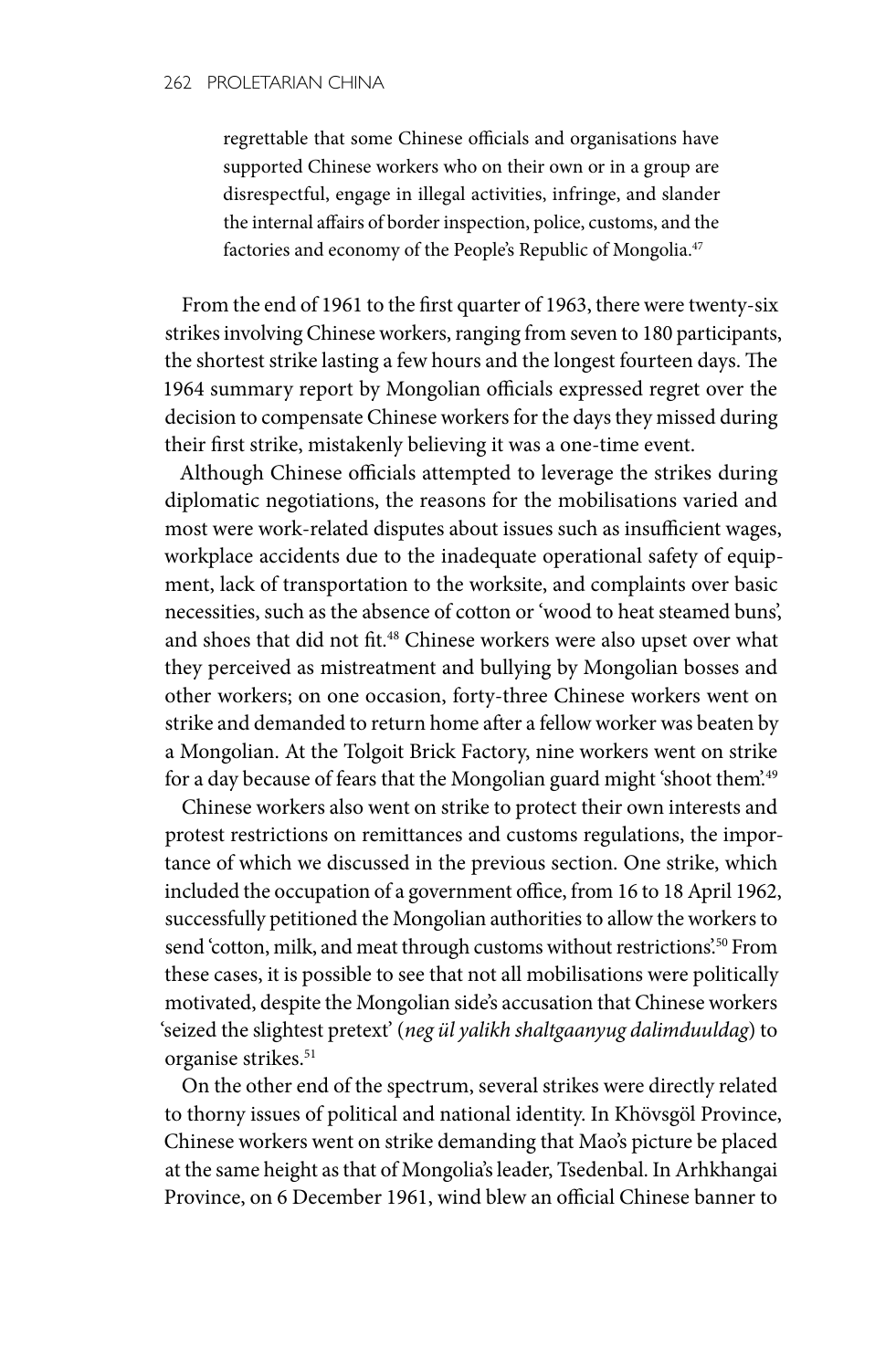1955 / 263

the ground, causing a brigade of twenty-four Chinese workers to go on strike for two days. The workers complained to the provincial governor that: 'This was a deliberate action by the Mongolian people to undermine the Chinese government. As a result, Chinese workers have lost interest in working anymore.'52 The Mongolian side considered these actions to be of a 'non-friendly nature' (*nairamdalt bish*).53

In the acrimonious dialogue between Zhou Enlai and Tsedenbal as the Sino-Mongolian friendship collapsed, neither side could agree on the nature of the strikes carried out by Chinese workers. Zhou explained that Chinese political culture permitted workers to strike even under socialism. Evidence for this can be found in Mao's 1956 proposal that: 'The workers should be allowed to go on strike and the masses to hold demonstrations.<sup>'54</sup> Although the right to strike would not be included in the Chinese Constitution until 1975—only to be removed in the 1982 version—under certain conditions, the Chinese Communist Party promoted a 'tolerant attitude towards strikes' on the basis of a 1957 policy document, 'Instructions for Dealing with Strikes of Workers and Students', issued by the Central Committee.55 Anxious about the possible contagion of unrest, Tsedenbal's response was to insist that 'Mongolia has its own laws. We cannot agree that some workers can break and ignore the established order. Such a situation could, in the end, negatively influence the Mongolian workers.'56

Whereas Tsedenbal suspected political influence, Zhou attributed the strikes to hurt patriotic feelings over criticisms of China in the Mongolian press:

As they were in touch with the Mongolian population, they are familiar with the Mongolian press, and this caused certain difficulties. 8,000 Chinese workers were in the midst of the Mongolian population. Zhou Enlai stressed that a man was not an inanimate commodity [Russian: *mertvy tovar*], but a living, politically thinking individual. We brought our people up in such a way that if they did not like something, then they could give up work. Therefore, we allow such order [of things]. Now, let's look at the situation of the Chinese workers in Mongolia. What you publish in Mongolia disposed the Chinese workers critically towards the [People's Republic of China]. This caused difficulties. What are we to do with these workers? Leave them in the MPR? But I already said these are people and not commodities.<sup>57</sup>